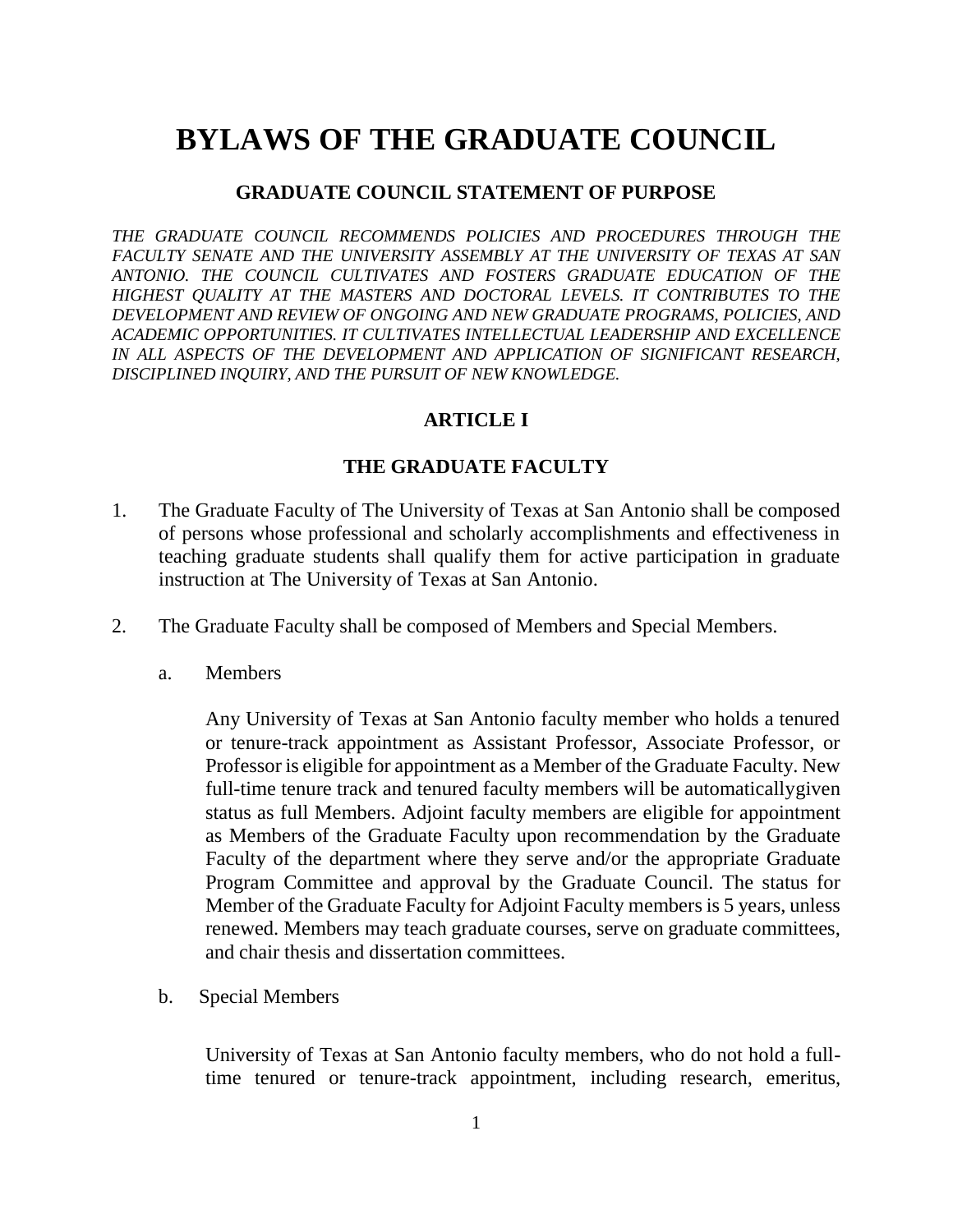visiting, adjunct, or part-time faculty members or individuals outside the university, are eligible for appointment as Special Members of the Graduate Faculty upon recommendation by (1) the Graduate Faculty of the department where they serve and/or the members of the appropriate Graduate Program Committee, (2) recommendation by the Chair of the appropriate Graduate Program Committee, (3) recommendation by the appropriate Department Chair, (4) recommendation by the appropriate College Dean, and (5) approval by the Graduate Council. Special membership does not transfer between departments, and unique applications must be made for Special Membership in each requesting department. Special Members may teach graduate courses, serve on graduate committees, and co-chair thesis and dissertation committees, but a Special Member may not serve as the sole chairof thesis and dissertation committees. The status of Special Members will be for 3 years, unless renewed. The requesting department and the Graduate Council may delimit the term of service to a period of less than 3 years and/ormay delimit duties of Special Members in regards to teaching and service on thesis and dissertation committees to correspond to extraordinary department or program need or to special circumstances, such as if the applicant for Special Membership does not possess the terminal degree in a discipline or field of inquiry directly associated with the requesting department.

c. Ex Officio Members

The Dean of the Graduate School will be an Ex Officio Member without vote. The Graduate Council may invite additional persons to participate as Ex Officio Members.

3. Qualifications for Membership and Special Membership on the Graduate Faculty

Qualifications for Membership and Special Membership on the Graduate Faculty must conform to The University of Texas at San Antonio *Handbook of Operating Procedures*.

4. Termination of Membership or Special Membership on the Graduate Faculty

Termination of Membership or Special Membership on the Graduate Faculty must conform to The University of Texas at San Antonio *Handbook of Operating Procedures*.

5. Voting Rights

The right to vote at department-level Graduate Faculty meetings and in elections of to the Graduate Council representatives is granted to Members of the Graduate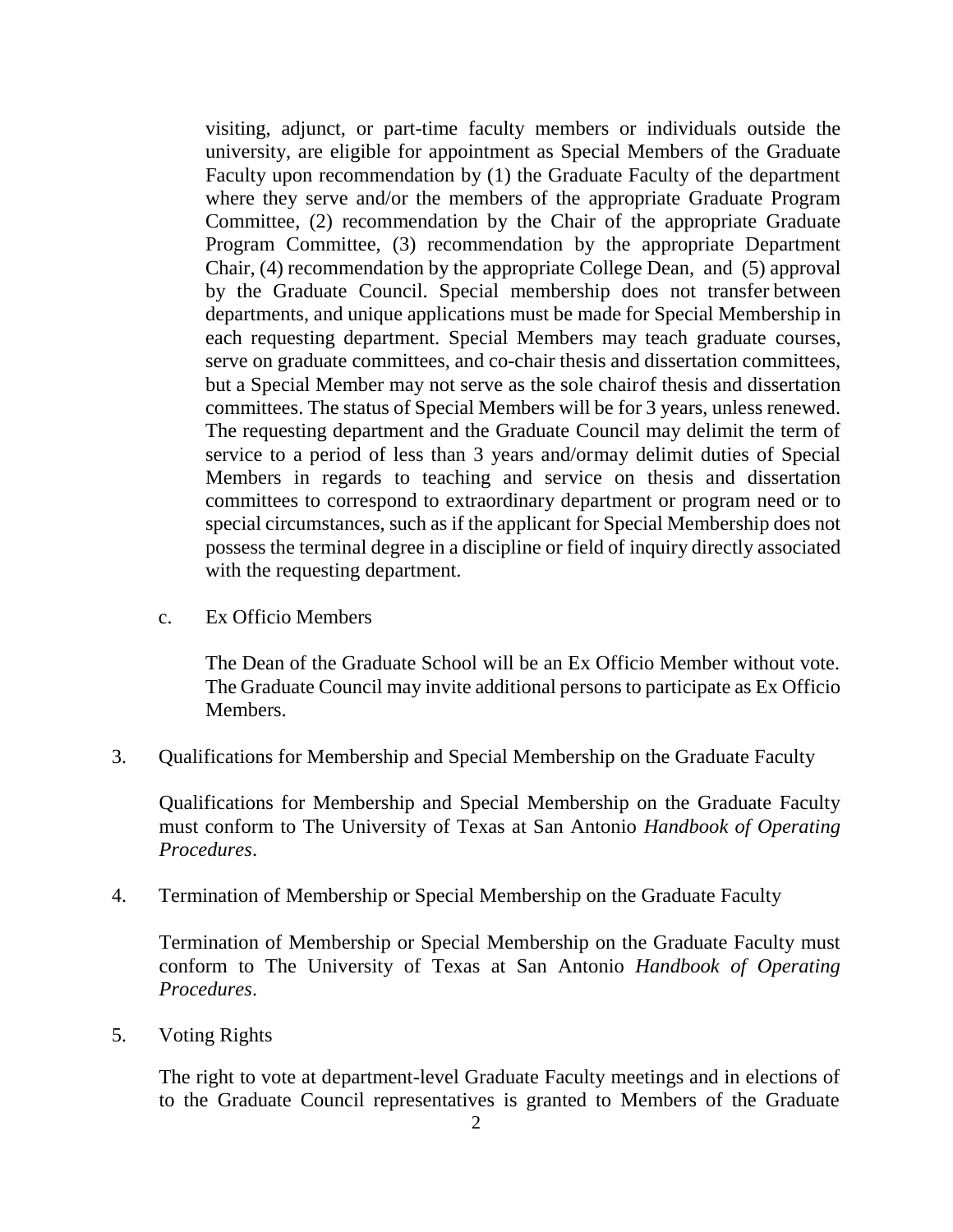#### Faculty

Individual departments may allow Special Members to participate in Graduate Program Committees, but Special Members may not vote in department-level Graduate Faculty meetings nor in elections of representatives to the Graduate Council. At meetings of their appropriate Graduate Program Committees, both Members and Special Members have the right to vote.

6. The Graduate Council Function

The function of the Graduate Faculty which relates to recommending action on Graduate Education matters at The University of Texas at San Antonio is delegated to the Graduate Council, except that major recommendations which have been acted on by the Graduate Council and circulated among the Graduate Faculty may be brought before a called meeting of the Members of the Graduate Faculty for debate and further action on written petition to the Secretary of the GraduateFaculty by five percent of the Graduate Faculty.

By majority vote of the Members of the Graduate Faculty, the Graduate Council can be directed to place items of business on its agenda for consideration at the Graduate Council's next meeting.

7. Function of the Dean of the Graduate School

The Dean of the Graduate School is the administrative officer responsible for coordination of graduate education at UT San Antonio.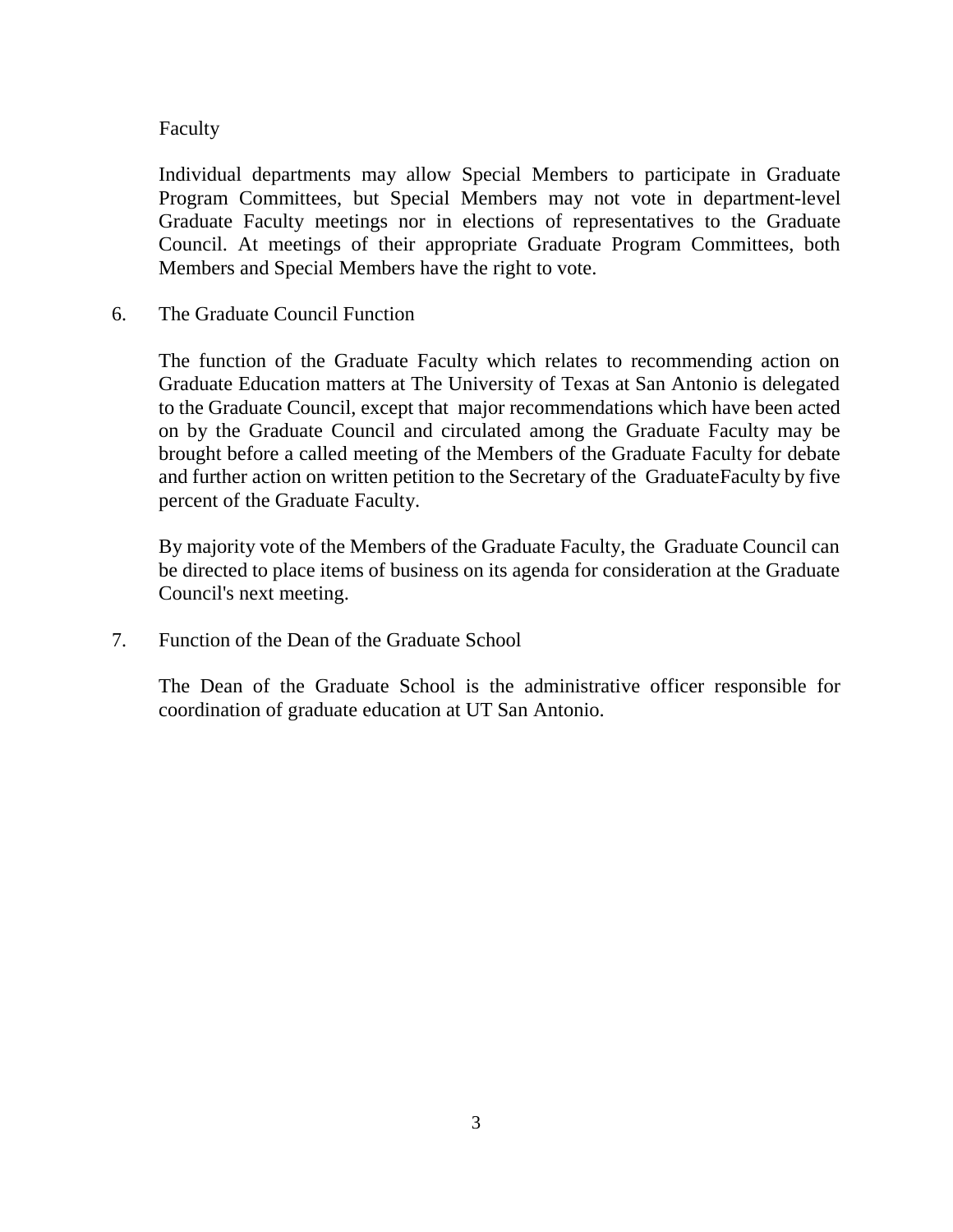# **ARTICLE II**

## **AUTHORITY AND FUNCTIONS OF THE GRADUATE COUNCIL**

- 1. The Graduate Council is an operating unit of the Faculty Senate, with representation developed independently of the Senate. Subject to approval of the Faculty Senate, the Graduate Council shall develop its own rules of procedure. The Graduate Council shall have the authority to conduct studies and investigations on graduate education and to request recommendations from other sources. The Graduate Council shall provide advice and counsel and shall recommend actions to the Faculty Senate on all matters relating to graduate education at The University ofTexas at San Antonio. All actions of the Graduate Council, except those which simply apply policies previously approved, will be reported directly to the full Senate membership through the Executive Committee of the Senate.
- 2. The Graduate Council will recommend graduate program policies and monitor their implementation across graduate programs and by the various Graduate Program Committees. Specific functions include the following:
	- a. Develop recommendations concerning the content of disciplinary and interdisciplinary programs and graduate curricula for existing graduate degrees and the establishment of new graduate degree programs.
	- b. Recommend and review all graduate courses of instruction in the University.
	- c. Review graduate programs and monitor their quality.
	- d. Recommend qualifications for Membership and Special Membership on the Graduate Faculty and approve faculty members recommended to participate in graduate programs.
	- e. Recommend policies and standards for admission to graduate status.
	- f. Recommend standards for appointment of graduate students to be teaching assistants, teaching associates, research assistants, and recipients of university fellowships.
	- g. Recommend policies for admitting qualified students to candidacy for doctoral degrees.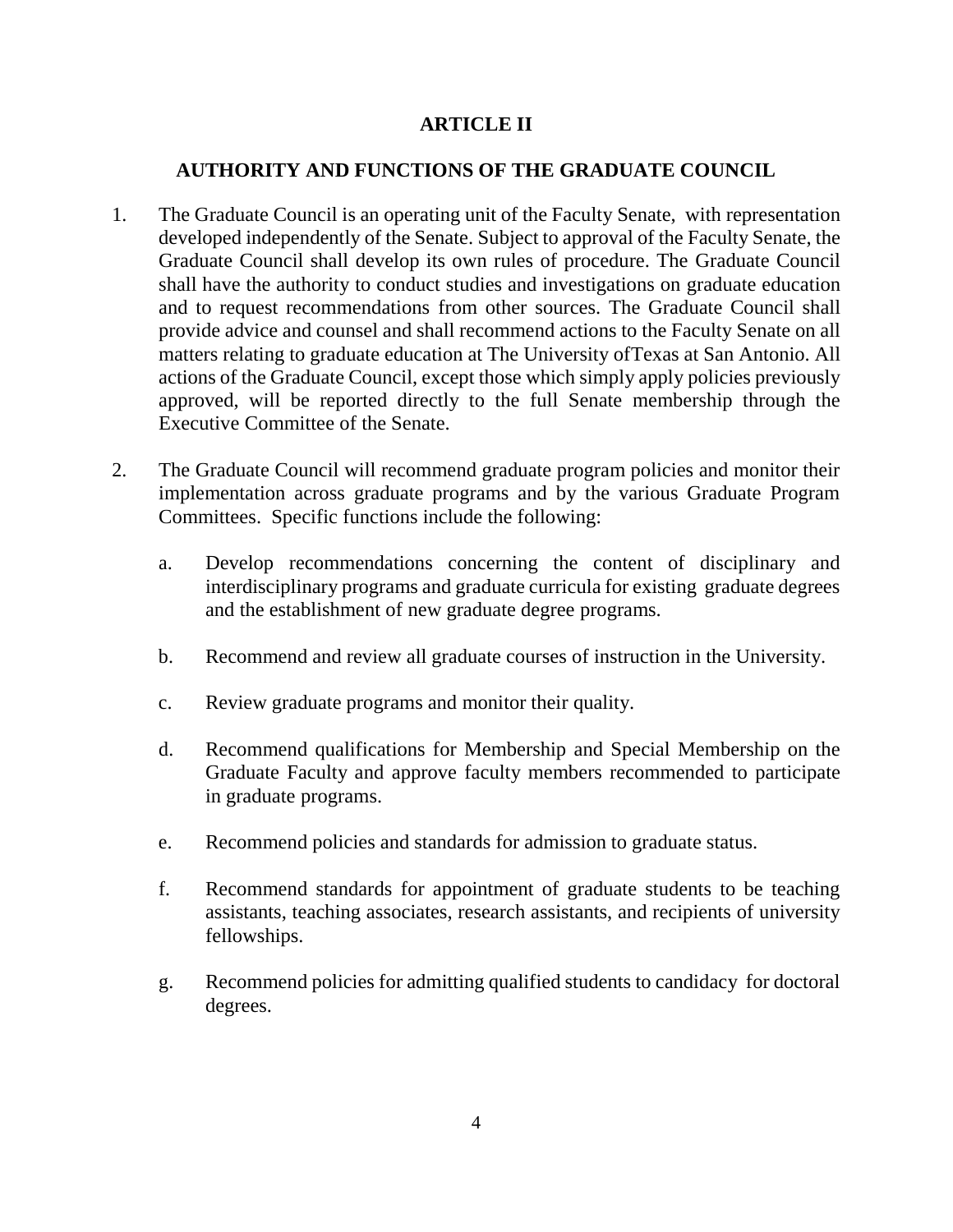- h. Recommend policies and procedures for appointing committees in charge of graduate students' program of study.
- i. Supervise the conduct of public and other examinations for higher degrees.
- j. Report and make recommendations to the Faculty Senate and the Dean of the Graduate School on matters pertaining to graduate work.
- k. Review and recommend guidelines on the format distribution, and preservation of master's theses and doctoral dissertations.
- l. Coordinate procedures relating to the conferring of degrees higher than the bachelor's degree.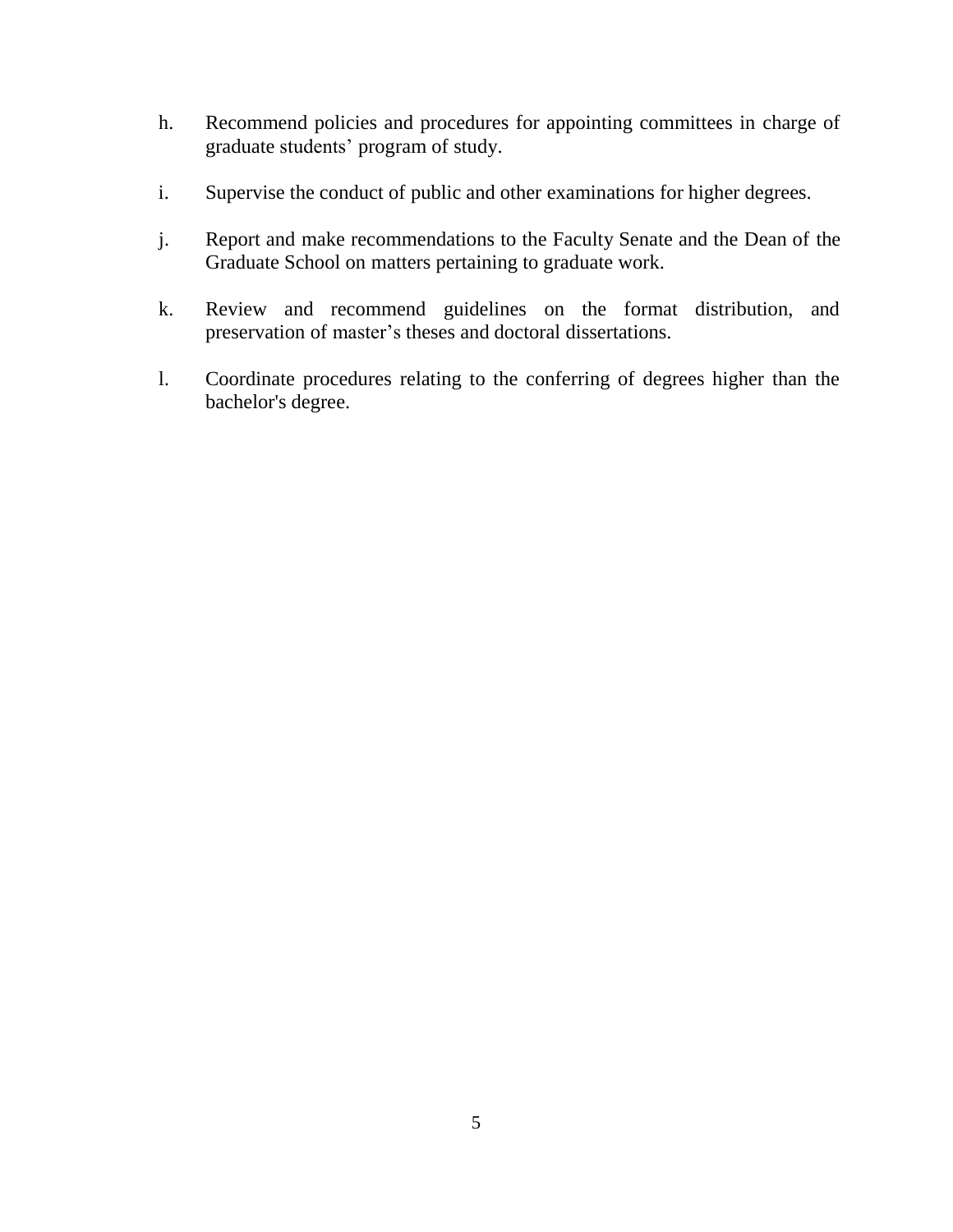## **ARTICLE III**

### **MEMBERSHIP ON THE GRADUATE COUNCIL**

- 1. The Graduate Council shall be composed as follows:
	- a. A Member of the Graduate Faculty in each Department with at least one graduate program shall be elected to represent the graduate program(s) in that Department and any graduate program jointly offered by the Department. Deans, Associate and Assistant Deans, and Department Chairs are not eligible to be Members of the Graduate Council.
	- b. The Dean of the Graduate School shall be an Ex Officio Member without vote. Other Ex Officio Members may be appointed by the Graduate Council.
	- c. A graduate student with vote from each College shall be elected by the Members of the Graduate Faculty of that College
- 2. Terms of Office

The term of office of elected members of the Graduate Council shall be two years and shall begin on September 1. Student members shall serve one-year terms. Any vacated positions shall be filled for the remainder of the term by conducting an election by the appropriate Graduate Faculty. The meaning of "vacated position" includes a member of the Council on leave of absence.

- 3. Elections
	- a. Election of faculty members to the Graduate Council shall be for two-year terms. On or before March 1st, the Secretary of the Graduate Council will send instructions for holding the election to the Department Chair of each Department needing to conduct an election. For each Department, its Graduate Council Member must be elected from among all Members of The Graduate Faculty in that department. All faculty eligible to serve as a Member of the Graduate Council must receive a ballot, and all elections must be conducted in a manner that assures that each individual vote is confidential. Each bi-annual election shall be conducted and the results reported to the Secretary of the Graduate Council prior to the April meeting ofthe Graduate Council. New members shall take office on September 1.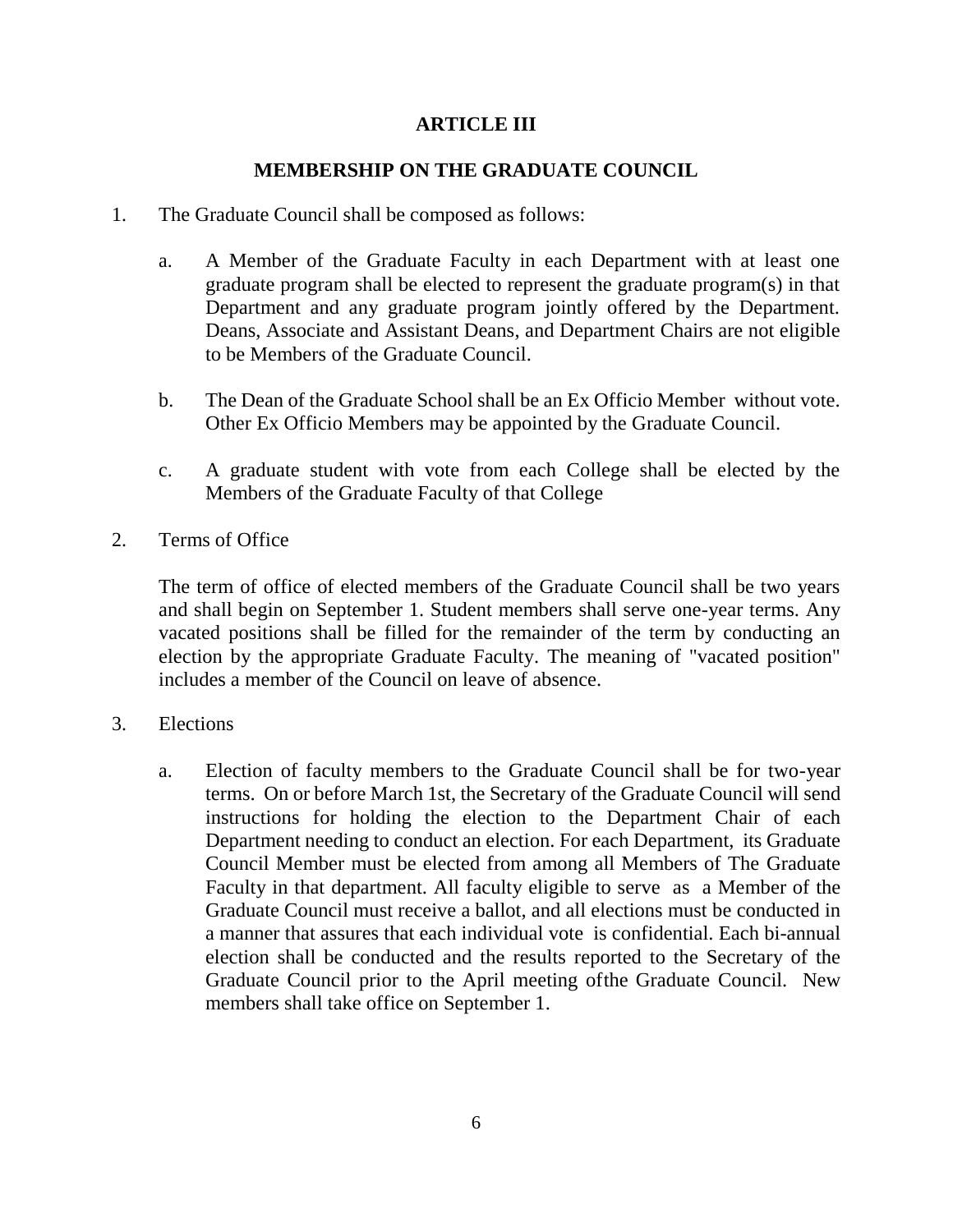- b. Election of student members shall be conducted by the Deans of the Colleges according to the procedures established by the Members of the Graduate Faculty of the College. The Dean shall report the name of the student elected no later than the April meeting of the Graduate Council.
- c. In the event an elected member is unable to attend a Graduate Councilmeeting or series of meetings, the departmental election runner up will serve with full voting privileges. In the event there is no runner up, a new election should be held for a temporary replacement in accordance with departmental election procedures. If neither of the elected representatives can serve on the Graduate Council, a new election should be held.
- 4. Responsibilities of Members

Faculty Members will attend meetings of the Graduate Council and report the proceedings of the Graduate Council to both the Graduate Program Committee and the Department Chairs. Members will also serve as liaison between their academic units and Graduate Program Committees and the Graduate Council.

Student members will bring to the Graduate Council concerns of graduate students and represent student interests. Student members will report proceedings of the Graduate Council to the graduate student body of the appropriate college or academic unit.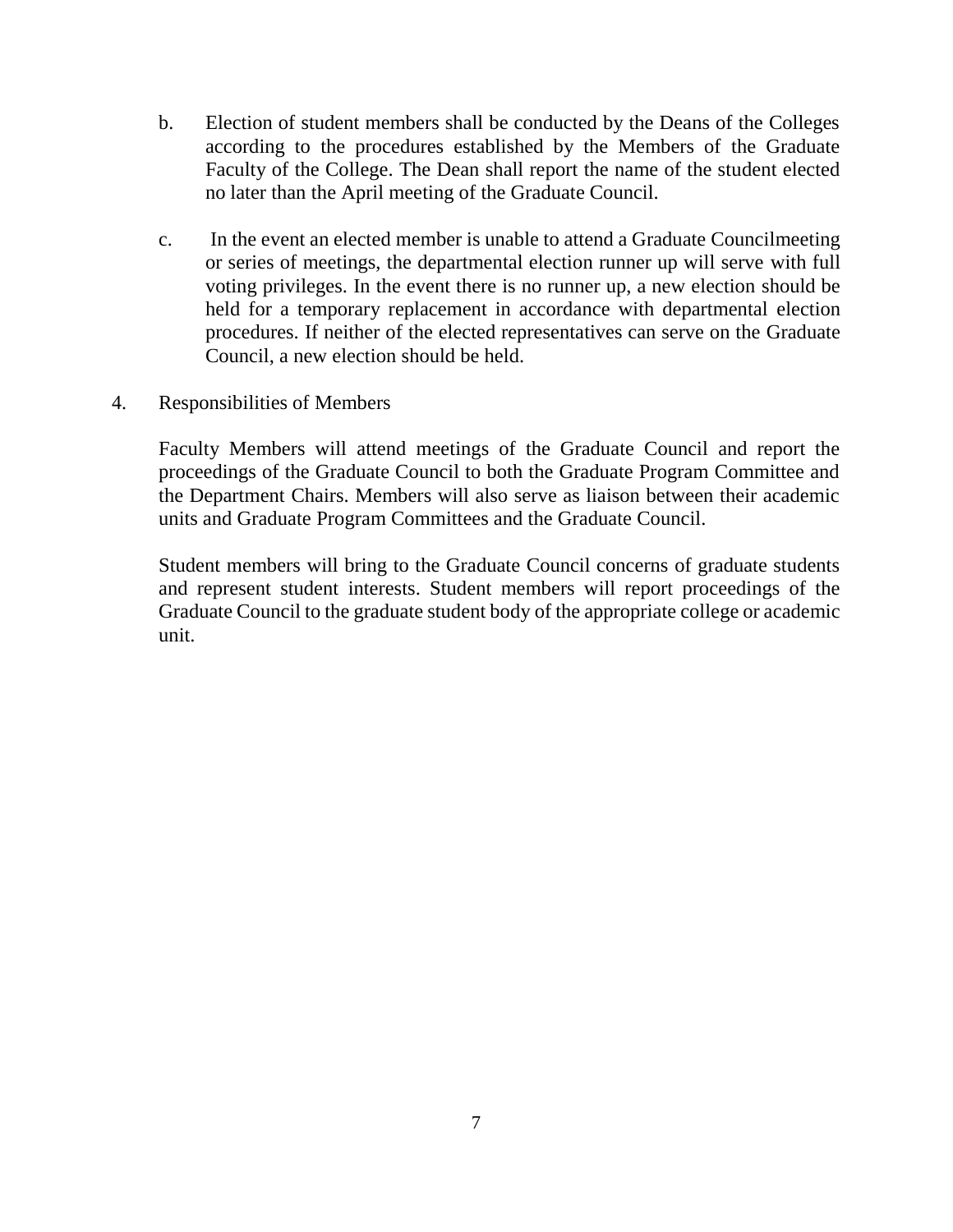## **ARTICLE IV**

### **OFFICERS**

#### 1. The Graduate Council Chair

The Council Chair shall serve a one-year term of office beginning September 1 of each year.

The Chair of the Graduate Council shall preside over all meetings of the Graduate Council and shall serve as ex-officio on the Faculty Senate Executive Committee. The Chair shall be a Member of the Graduate Faculty elected from and by Graduate Council in April of each year for a one-year term (from a slate proposed by the Graduate Council Executive Committee). The name of the elected individual shall be reported to the Faculty Senate Secretary prior to the April Senate meeting for Senate ratification. If Senate vetoes the electedChair, Graduate Council shall then elect a different member to the Chair position in May and submit for ratification in Faculty Senate.

#### Succession planning:

Should the Graduate Council Chair step down for personal or professional reasons, the Secretary of Graduate Council shall complete the term as Chair ad interim. The Executive Committee of Graduate Council shall then select a new Secretary ad interim. These changes shall be announced and ratified (or remanded to the Executive Committee) by Graduate Council and Faculty Senate as soon as possible.

2. Secretary

The Graduate Council Secretary shall serve a one-year term beginning September 1 of each year.

The Secretary shall be elected by the members of the Graduate Council in April of each year. The Secretary shall be elected from among the Members of Graduate Council.

The Secretary's duties shall include:

- a. Soliciting, preparing, and distributing of agenda items for meetings of the Executive Committee and Graduate Council.
- b. Preparing forms and ballots and conducting and certifying elections of officers for Graduate Council.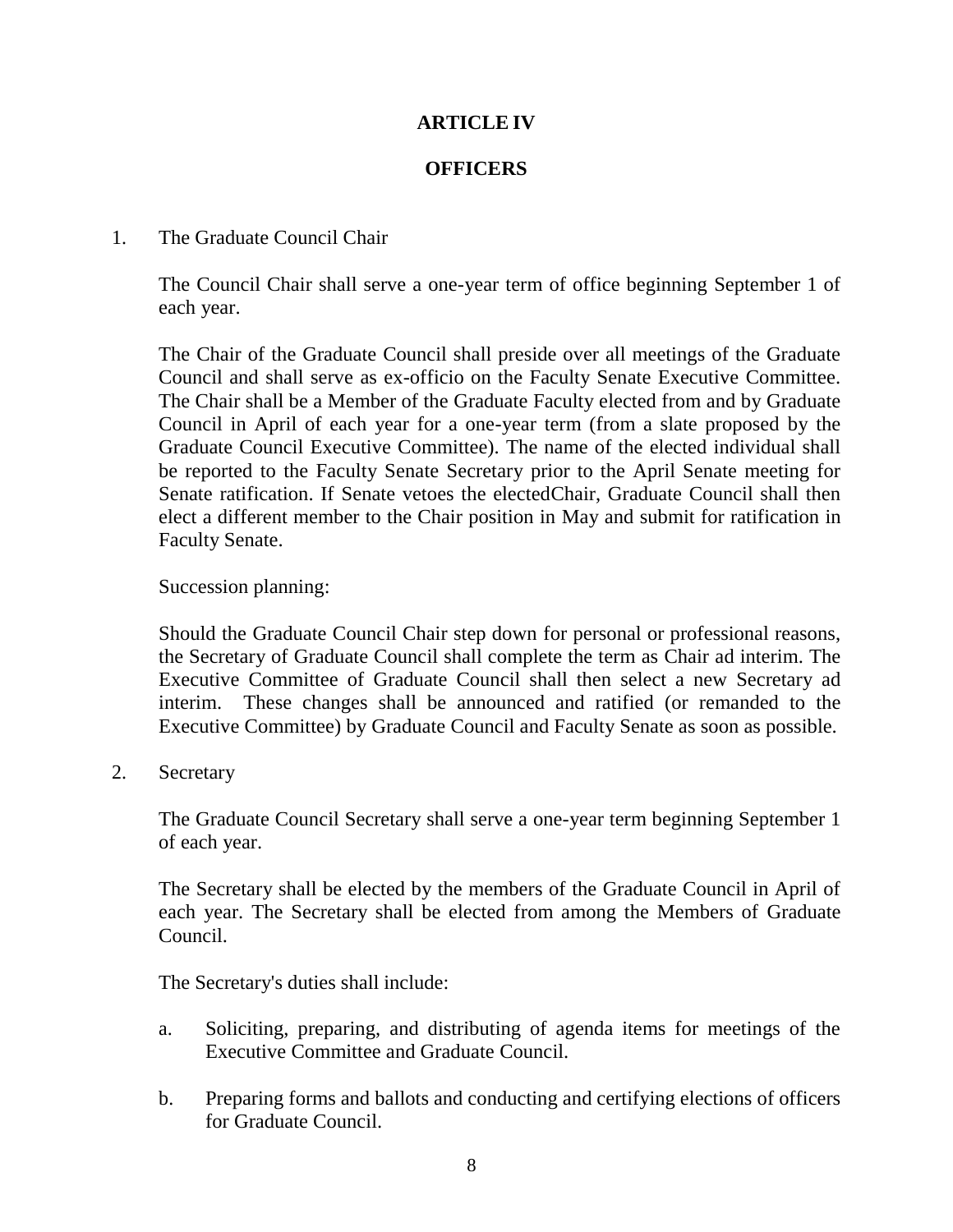- c. Acceptance and processing items of business for presentation to the Executive Committee and Graduate Council.
- d. Preparing, distributing and maintaining the records of Graduate Council.
- e. Transmitting actions of the Graduate Council to Faculty Senate for review and action.
- f. Preparing and presenting the Annual Activity Report of the Graduate Council for the September meeting.
- g. Assuming the role of Graduate Council Chair should the elected Chair be unwilling or unable to complete the current term
- h. Any other duties assigned by the Graduate Council.
- 3. Parliamentarian

In April of each year, Members of the Graduate Council shall elect aParliamentarian from its Membership to serve a term of one year. The term of office shall begin September 1. The Parliamentarian shall rule on points of order with respect to the conduct of the meetings.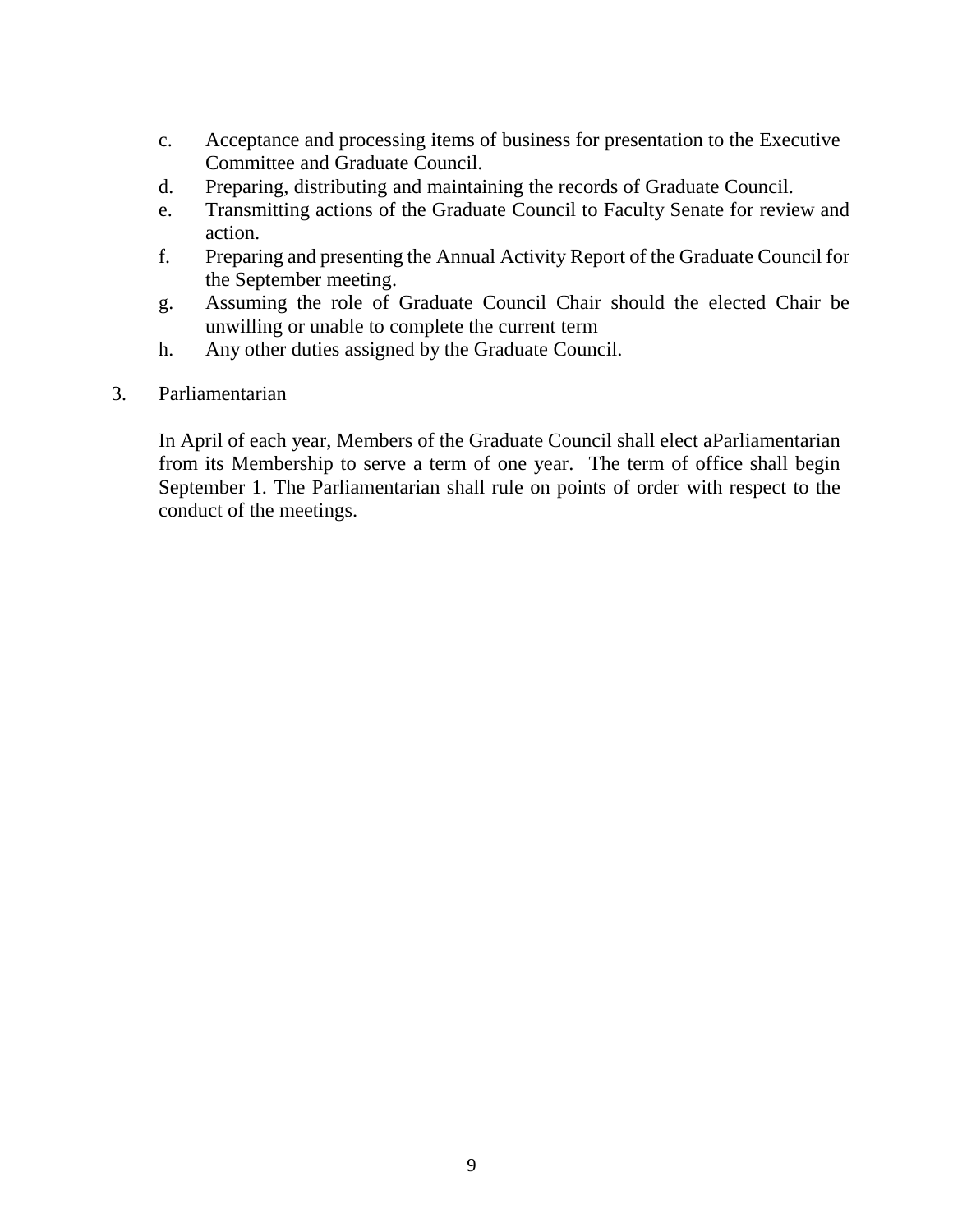# **ARTICLE V**

### **COMMITTEES ON GRADUATE STUDIES**

#### 1. Graduate Program Committee

A Graduate Program Committee will be established for each graduate degree program. The Committee shall consist all Members who conduct research pertaining to the disciplinary area and/or who teach in the program. The Graduate Program Committee may elect Special Members of the Graduate Faculty to participate. Each Graduate Program Committee shall elect its own Chairperson fora term defined by the bylaws of the appropriate academic unit. A Graduate ProgramCommittee may choose to form an executive committee to facilitate its operations.

- 2. Responsibilities of the Graduate Program Committee
	- a. Each Committee shall be responsible for recommending admission of students to its program to the Dean of the College and the Dean of the Graduate School. It shall have the option of setting special requirementssupplementary to those established by the Graduate Council for admission and continuation. Supplementary requirements must be approved by the Department Chair, College Academic Policy and Curricula Committee, the College Faculty Forum (as provided in College bylaws), Dean of the College, Dean of the Graduate School, Graduate Council, the Faculty Senate, theUniversity Assembly, the Provost, and the President and must be published in the Graduate Catalog or an official supplement thereto.
	- b. The Graduate Program Committee is responsible for maintaining a high level of quality in graduate education. To this end the Committee shall establish procedures to ensure the maintenance of standards.
	- c. The Graduate Program Committee shall recommend new graduate courses and changes in graduate courses in that Program to the head of the appropriate academic unit, College Academic Policy Curricula Committee, Dean of the College, the College Faculty Forum (as provided in College bylaws), the Dean of the Graduate School, and the Graduate Council.
	- d. Each Graduate Program Committee is responsible for recommending action on each Admission to Candidacy for all doctoral degrees in its academic program.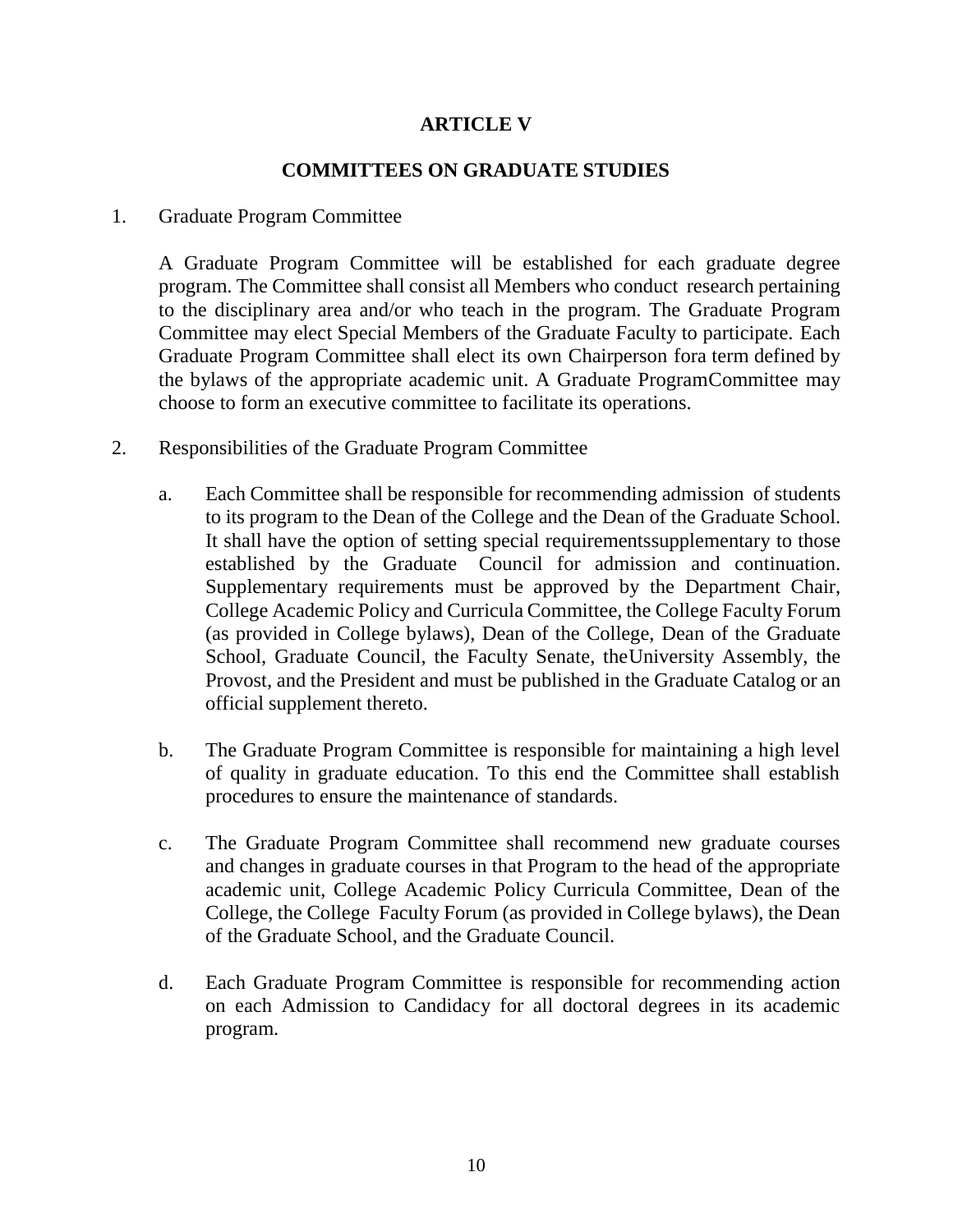- e. It is the responsibility of the Graduate Program Committee to make available to its students a description of the program requirements; the procedureswhich a student is expected to follow in achieving the degree, and the standards demanded for continuation in the program. The Committee shall certify for every candidate that he/she has fulfilled the requirements of the University pertaining to that degree.
- f. Until a Graduate Program Committee is established for a newly approved graduate program, the Members of the Graduate Faculty who teach and perform research in the appropriate discipline shall perform the duties of the Graduate Program Committee. Recommendations regarding new degree program proposals made by the Graduate Faculty will be considered using thesame guidelines outlined in Article V, 2.c. above.
- 3. Graduate Advisor of Record

A Graduate Advisor of Record for each program will be selected in accordance with the bylaws of the appropriate academic unit.

- 4. Duties of the Graduate Advisor of Record
	- a. Be responsible for the coordination and advising of students and prospective students regarding all aspects of the degree program.
	- b. Maintain a copy of the academic record of graduate students. The Graduate Advisor shall also maintain records related to a student's progress in meeting degree requirements. The Graduate Advisor shall monitor the student's progress and shall inform appropriate university officers of matters requiring their action.
	- c. Refer students to the Department Chair and Dean of the College or to the Dean of the Graduate School for matters requiring their action.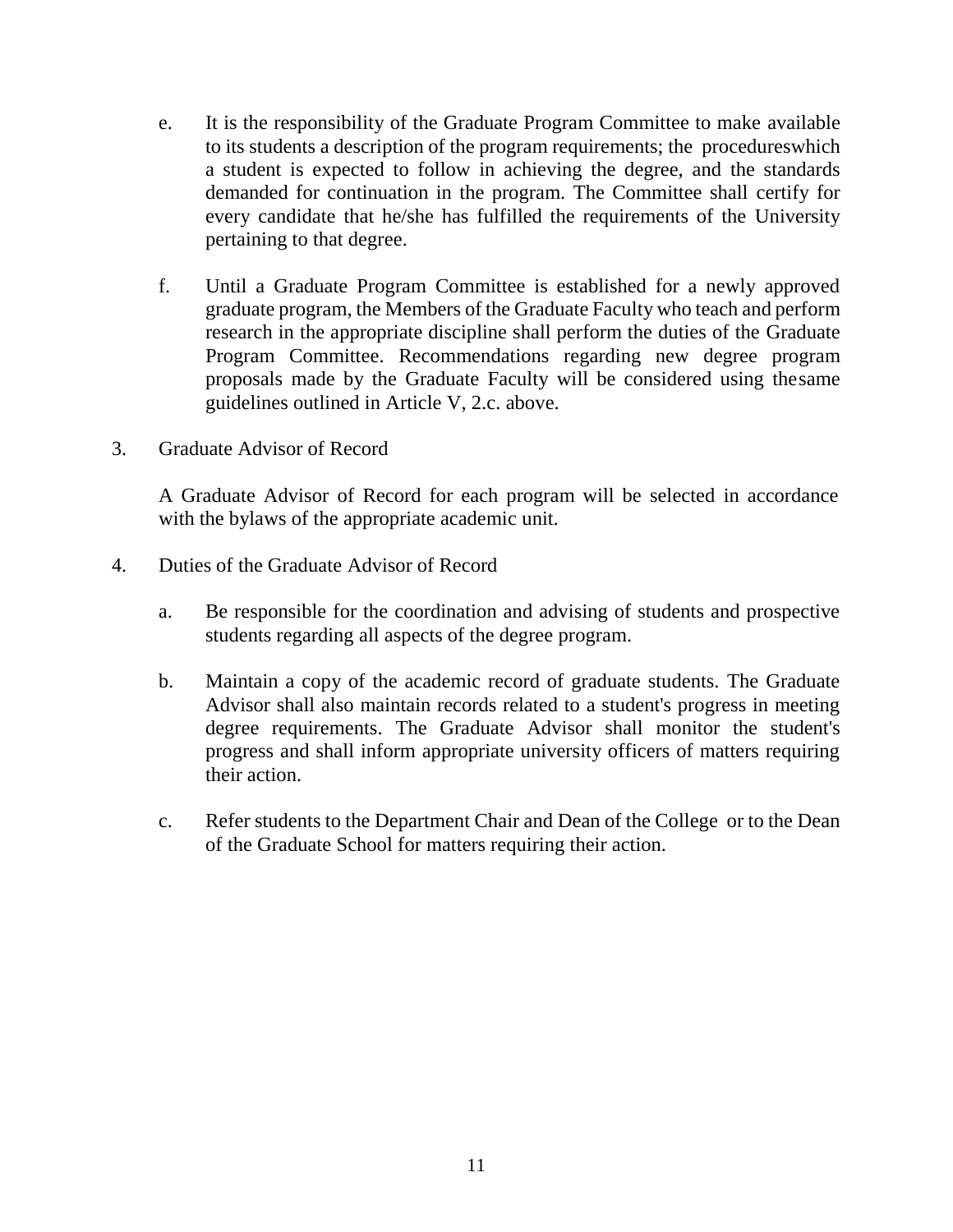# **ARTICLE VI**

## **MEETINGS**

- 1. Regular meetings of the Graduate Council are normally held on the first Tuesday of each month during the academic year.
- 2. Special meetings shall be called by the Graduate Council Chair, at the request of the Administrative and Agenda Committee, or upon petition of five members of the Graduate Council. Notice of special meetings shall be sent by the Secretary to all members of the Graduate Council specifying the purpose, time, place, and agenda of the special meetings. At least seven working days must elapse between the time the notice is mailed and the date of a special meeting.
- 3. All matters of business requiring a vote of the Graduate Council, including Committee recommendations for action, must be submitted to the Secretary of the Graduate Council in writing.
- 4. The agenda for any regular meeting shall be distributed and the meeting time and place announced at least five working days in advance of the meeting day.
- 5. A quorum at all meetings of the Graduate Council shall be fifty percent of the membership.
- 6. Meetings of the Council are open to the Graduate Faculty without right of participation.
- 7. The Graduate Council may, by majority vote, determine to go into ExecutiveSession.
- 8. Members of the faculty or administrative staff may be invited by the Graduate Council Chair or Committee chairpersons to attend meetings when subjects relating to their fields are under discussion. By majority vote of the Graduate Council, they shall have the right to participate in the discussion but not to vote.
- 9. The Graduate Council Chair may control the use of tape recorders, cameras, and like devices as necessary to ensure the orderly work of the Graduate Council.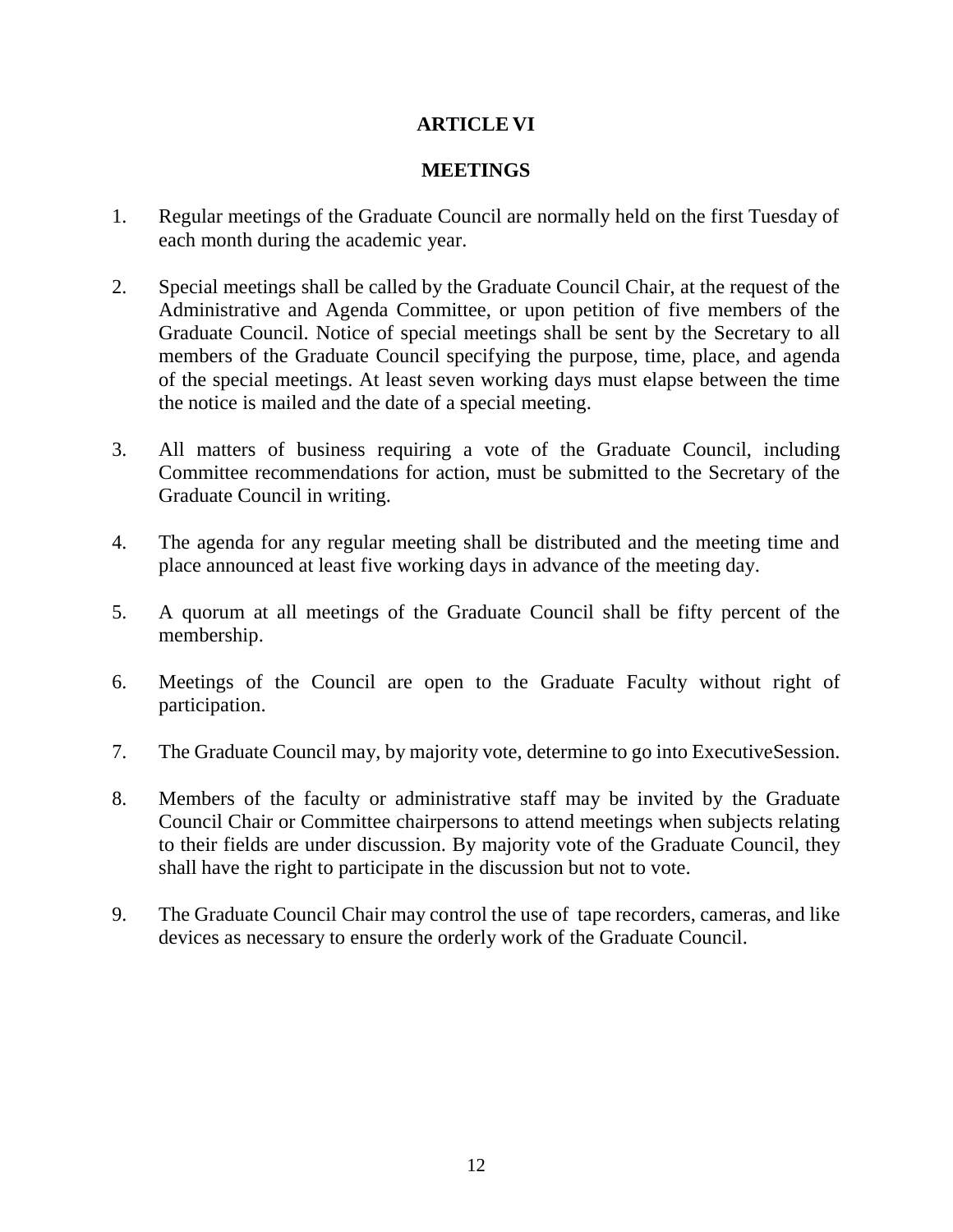## **ARTICLE VII**

## **RULES OF PROCEDURE**

- 1. A request for a record vote shall be granted only if seconded by at least two members of the Graduate Council.
- 2. Questions of interpretation of Rules of Procedure shall be determined by the Parliamentarian of the Graduate Council.
- 3. Unless the otherwise determined, the Order of Business at all meetings of the Graduate Council shall be as follows:
	- a. Call to order and taking of attendance
	- b. Consent Agenda
		- (1) Approval of Minutes
		- (2) Deliberations of the Membership Committee
	- c. Reports
		- (1) Committee on Graduate Programs and Courses
		- (2) Graduate Council Chair
		- (3) Dean of the Graduate School
		- (4) Graduate Council Secretary
		- (5) Committee on Graduate Program Evaluation
	- d. Unfinished Business
	- e. New Business
	- f. Adjournment
- 4. Robert's Rules of Order shall be the standard for parliamentary procedures at all meetings of the Graduate Council.
	- a. Suspension of the Rules of Order requires a two-thirds vote.
	- b. A request for a recorded vote shall be granted only if seconded by at least two members of the Graduate Council.
	- c. Questions of interpretation of Rules of Procedure shall be determined by the Graduate Council Parliamentarian.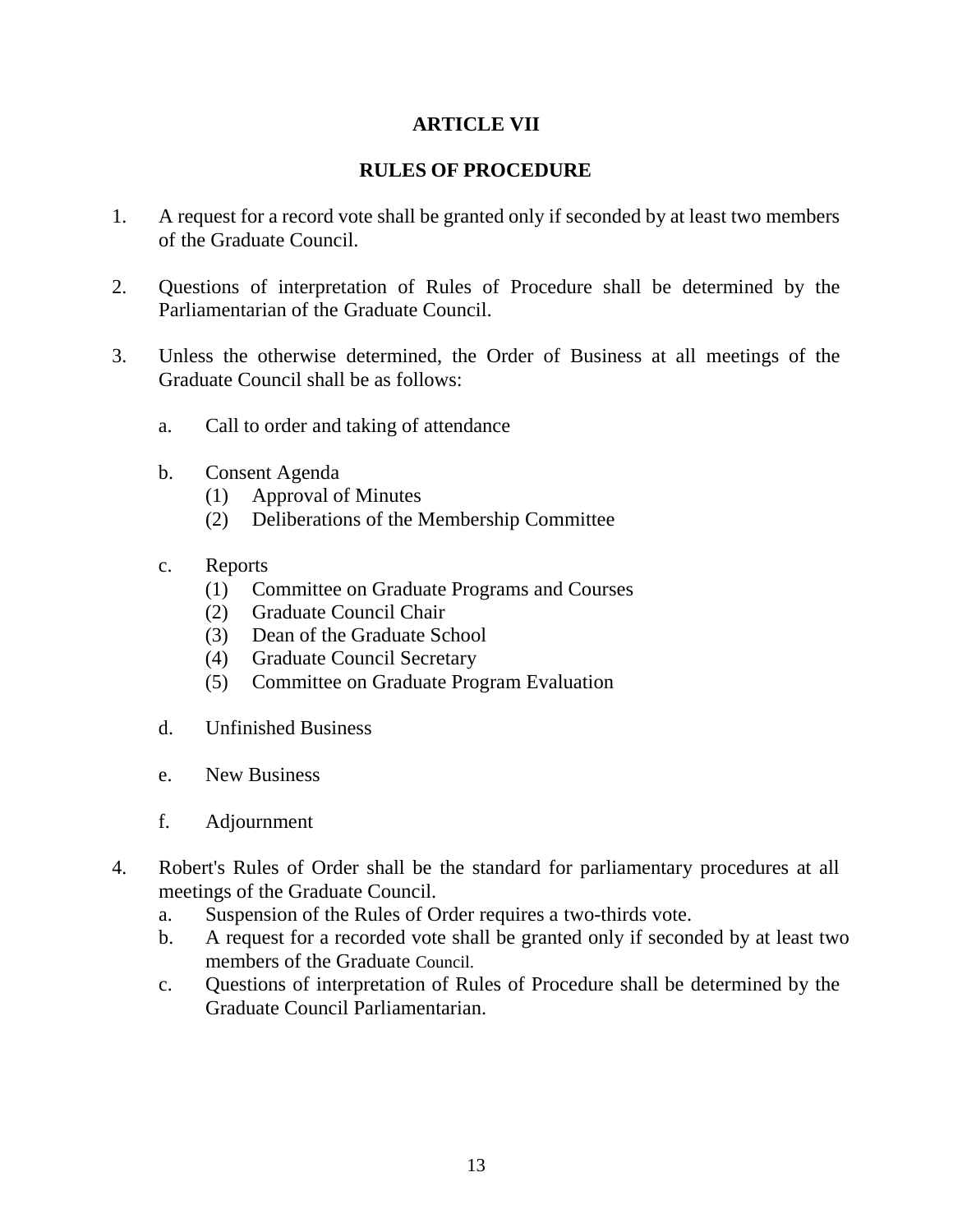## **ARTICLE VIII**

## **RECORDS OF THE GRADUATE COUNCIL**

- 1. All records of the proceedings of the Graduate Council, including summary minutes, shall be kept by the Secretary.
	- a. The summary minutes shall be serially paged.
	- b. Notices of action by the Faculty Senate on Graduate Council recommendations shall be reported and included in the official GraduateCouncil minutes.
	- c. Copies of summary minutes shall be sent to Graduate Council Members at least one week prior to the next Graduate Council meeting.
	- d. The Graduate Council minutes shall be posted onto the Graduate School website for access by other interested parties.
- 2. An annual report of the activities of Graduate Council for the immediate past academic year shall be prepared by the Secretary and distributed to Member of the Graduate Faculty by September 1 of each academic year.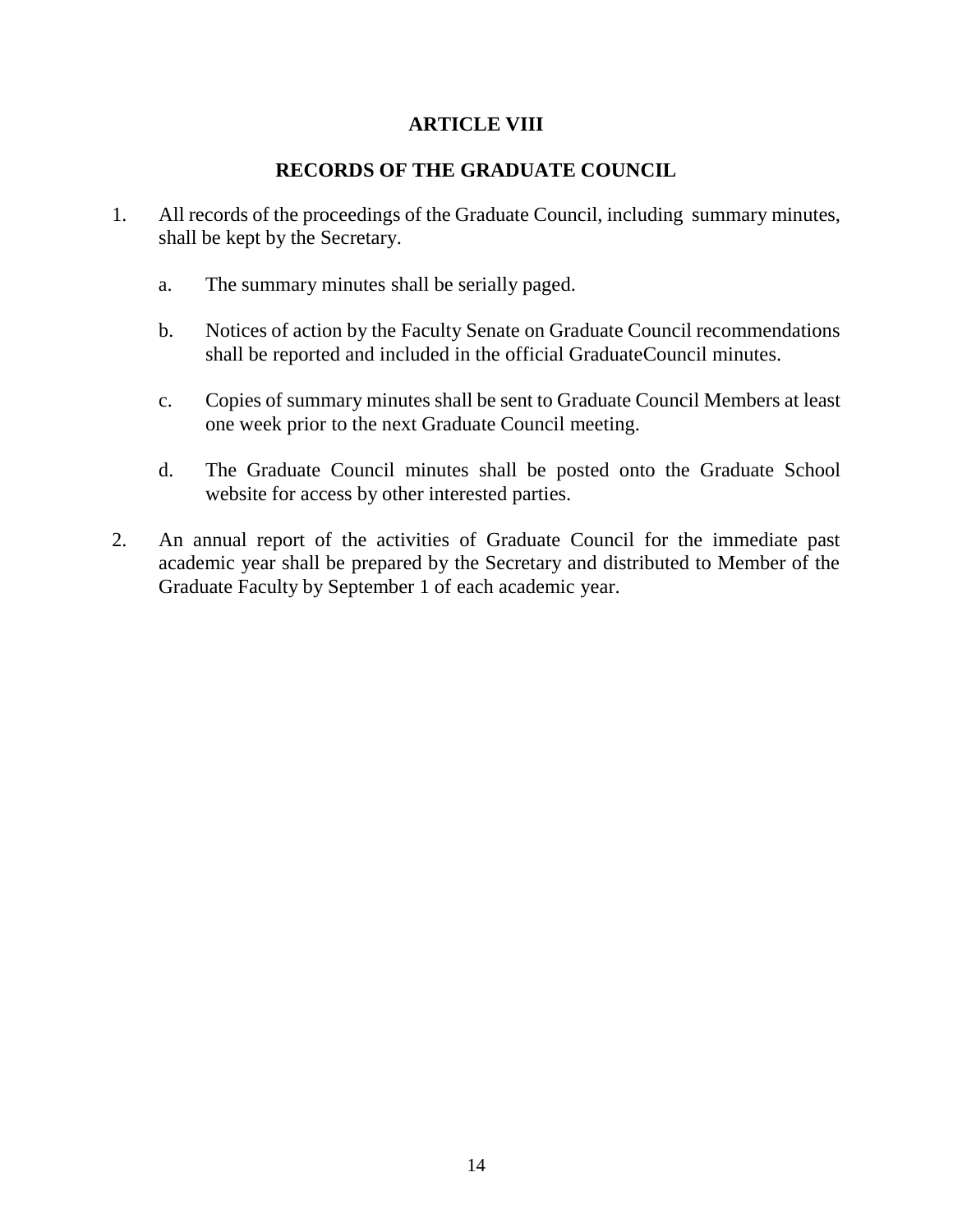## **ARTICLE IX**

## **COMMITTEES**

#### 1. Membership

- a. Except where otherwise indicated in these Bylaws, members of all standing committees of the Graduate Council shall be elected by the Members of Graduate Council. Subcommittees of committees may be selected by the membership of the committee.
- b. Members of the Graduate Council and Members of the Graduate Faculty are eligible to be elected to a committee of the Graduate Council. Standing committees, except the Administrative and Agenda Committee, shall be composed of one member from each college, and two members at large. A minimum of three members of each committee will be Members of the Graduate Council.
- c. The chair of each committee shall be elected by the members of the committee and will be a Member of the Graduate Council.
- d. Membership on each committee shall be for a period of two years, September 1 - August 31. Terms will be staggered so that at least three members will be continued from the preceding year.
- e. A Graduate Council Nominating Committee, elected by Members of the Graduate Council, will prepare slates for the election of Secretary and Parliamentarian and for election to Graduate Council standing committees. Nominations may also be made from the floor.
- 2. Types of Committees

There shall be two types of committees: Special Committees and Standing Committees.

3. Special Committees

Special Committees may be created by an act of the Graduate Council in order to perform certain specific functions relative to graduate education. Special Committees will report to the Graduate Council.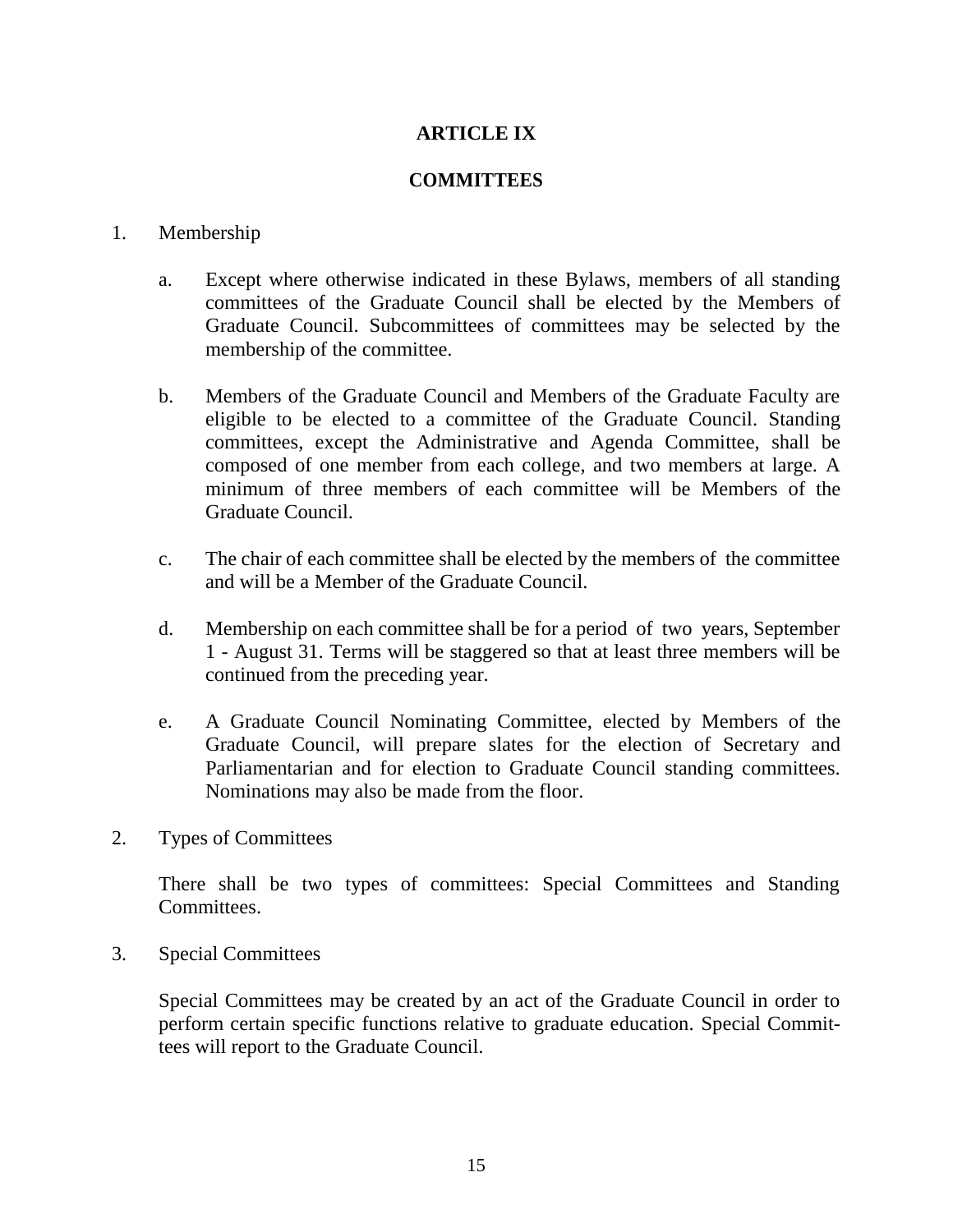- 4. Standing Committees
	- a. Executive Committee
		- 1. The Chair of Graduate Council shall also be Chair of the Executive Committee (hereafter, EC). The membership of EC shall consist of the Secretary; two faculty members of Graduate Council; one student member of Graduate Council; the chairpersons of each standing committee (Membership Committee, Committee on Graduate Programs and Courses, and Committee on Graduate Program Evaluation); and the Dean of Graduate School(Ex Officio). The faculty members and student members shall be elected by Graduate Council.
		- 2. The EC shall prepare the agenda for each Graduate Council meeting using the guidelines established within these bylaws. The EC shall review items of business and reports relevant to graduate education, including academic policy, academic requirements, and academic procedures. The EC shall refer relevant graduate matters to standing committees for consideration and recommendation. The EC shall recommend creation of special and ad hoc committees.
		- 3. By March 1 of each academic year, the EC shall produce a slate of nominees for the positions of Chairperson, Secretary and Parliamentarian. The EC shall also nominate Council members to all standing committees prior to the first scheduled meeting of the new fall semester.
	- b. Membership Committee
		- 1. The Membership Committee shall evaluate all faculty recommended to the Graduate Council as Members or Special Members, and shall make its recommendation to the Graduate Council for the Graduate Council's actions.
		- 2. The Membership Committee shall develop and recommend to the Graduate Council the qualifications of faculty for membership on the Graduate Faculty as Members, and Special Members.

Recommendations for both membership classifications must be submitted on the official form provided by the Membership Committee. All recommendations shall be accompanied by a complete curriculum vitae including institutions attended, positions held, special honors, membership in professional organizations and societies, and a list of publications. In order to assist the evaluation the Membership Committee may request copies of publications.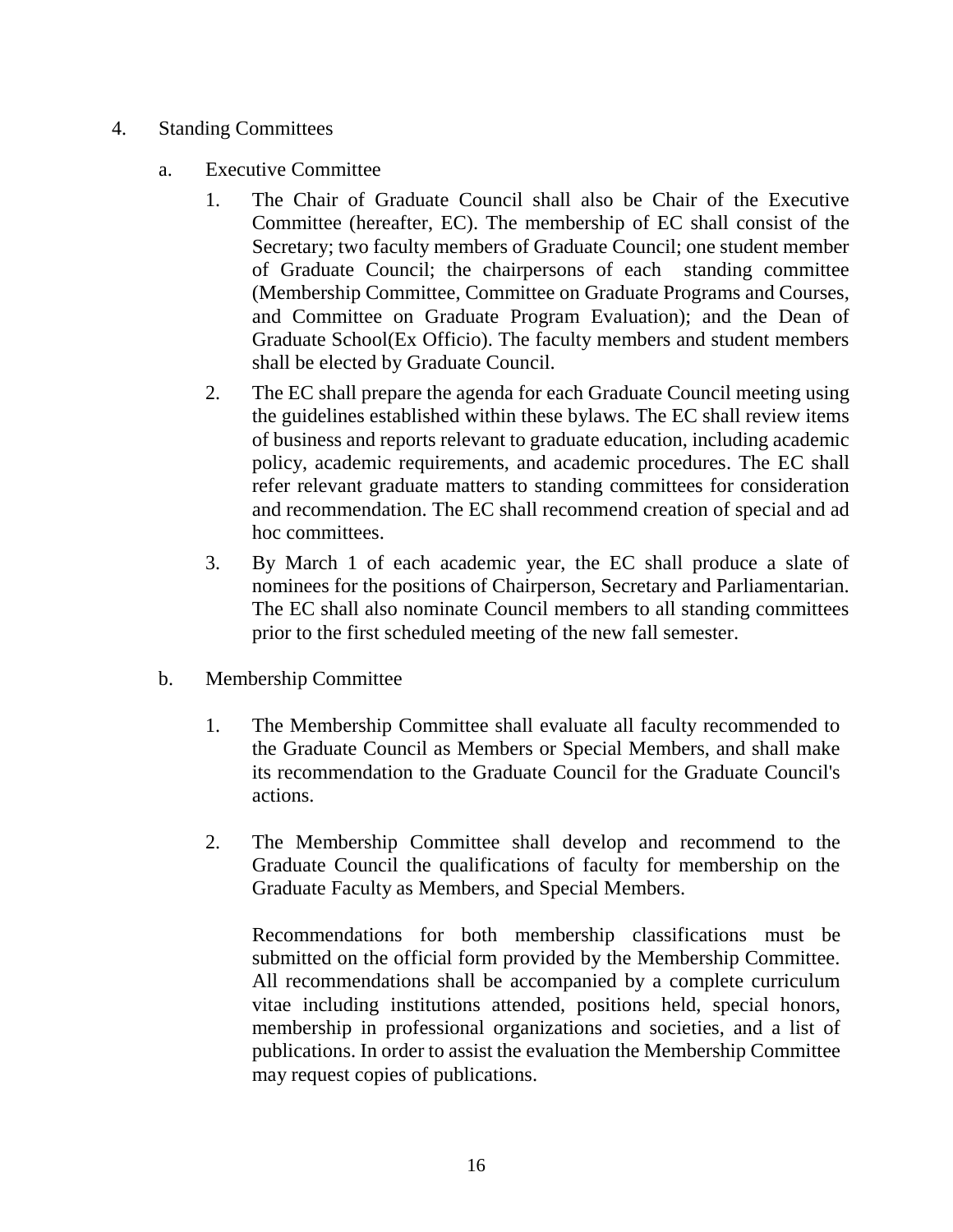- c. Committee on Graduate Program Evaluation
	- 1. The Committee on Graduate Program Evaluation shall monitor the quality of graduate education at The University of Texas at San Antonio. The Committee shall also participate in periodic evaluations of Department and/or College programs and shall make reports and recommendations to the Graduate Council. Graduate programs shall be reviewed at least once in every ten-year period. Newly approved programs shall be reviewed within five years after their implementation, and at least once in every ten-year period thereafter.
	- 2. The Committee on Graduate Program Evaluation shall develop and recommend to the Graduate Council policies and procedures for evaluation of graduate programs.
- d. Committee on Graduate Programs and Courses
	- 1. The Committee on Graduate Programs and Courses shall review all proposals for new graduate programs and courses and for revision of existing programs and courses. Proposals must originate with the faculty or the Graduate Faculty of the Department and be recommended by the Department Chair, the College Academic Policy and Curricula Committee, the College Faculty Forum (as specified in College bylaws), the College Dean, and the Dean of the Graduate School prior to review by the Committee on Graduate Programs and Courses. Representatives of the originators of proposals will be requested to meet with the Committee to assist in the review. After a recommendation is reached, it is shared with the proposer 7 days before the next Graduate Council meeting. Committee recommendations must be made to the Graduate Council within thirty (30) days after receiving the completed proposal.